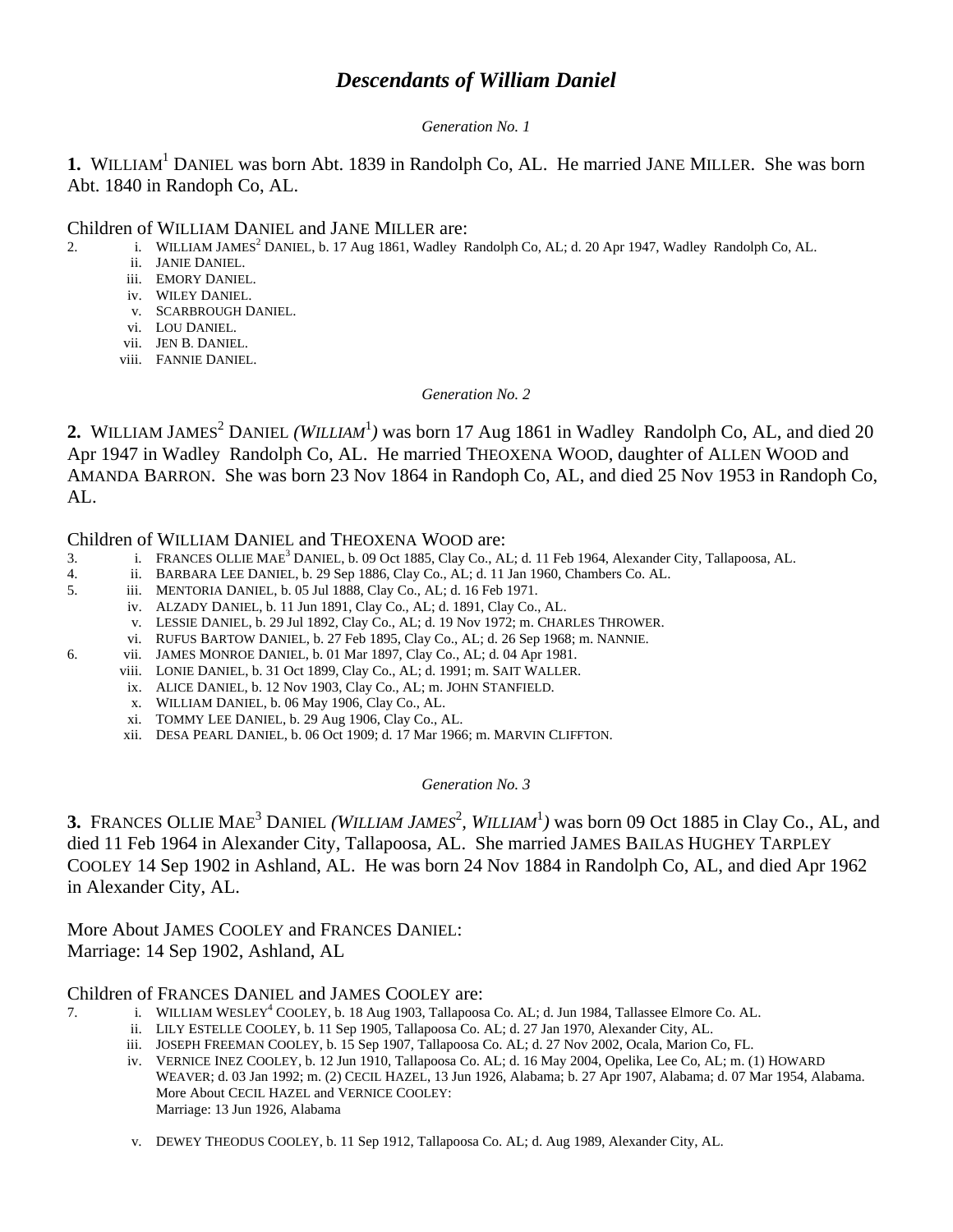- vi. FRED COOLEY, b. 15 Oct 1915, Randolph Co, AL; d. 28 Aug 1975, Millerville, Clay Co. AL.
- vii. WOODROW COOLEY, b. 14 May 1918, Tallapoosa Co. AL; d. 21 Apr 1967, Tallapoosa Co. AL.
- viii. MARY JIM COOLEY, b. 10 Jan 1921, Alexander City, AL; m. (1) ARTHUR WORTHY MASK, 10 Dec 1938, Dadeville, Tallapoosa Co. AL; b. 14 Sep 1913, Alexander City, AL; d. 31 Jul 1967, Alexander City, AL; m. (2) ROBERT CLIFTON, 1953.

More About ARTHUR MASK and MARY COOLEY: Marriage: 10 Dec 1938, Dadeville, Tallapoosa Co. AL

More About ROBERT CLIFTON and MARY COOLEY: Marriage: 1953

**4.** BARBARA LEE<sup>3</sup> DANIEL *(WILLIAM JAMES<sup>2</sup>, WILLIAM*<sup>1</sup>) was born 29 Sep 1886 in Clay Co., AL, and died 11 Jan 1960 in Chambers Co. AL. She married JOHN A. ALLEN 18 Jan 1905 in At the home of C. W. Welsh., son of CHURCHWELL ALLEN and MARY BISHOP. He was born 07 May 1886 in Alabama, and died 12 Jan 1946 in Tallapoosa Co. AL.

More About JOHN ALLEN and BARBARA DANIEL: Marriage: 18 Jan 1905, At the home of C. W. Welsh.

Children of BARBARA DANIEL and JOHN ALLEN are:

- 8. i. ETHEL LAVORA<sup>4</sup> ALLEN, b. 18 Oct 1905, Wadley Randolph Co, AL; d. 12 Jan 1993, McCurtain Memorial Hospital, Idabel, OK.
- 9. ii. LOLA ALLEN, b. 08 Mar 1909; d. 06 Aug 1996.
- 10. iii. CAMILLA ALLEN, b. 02 Jan 1923.
- 11. iv. JOHNNIE ALLEN, JR., b. 01 Mar 1925, Chambers Co. AL; d. 06 May 2001, Jackson Hospital Montgomery, AL/Montgomery, Montgomery Co., AL.
- 12. v. JAMES THOMAS ALLEN, b. 15 Jul 1927, LaFayette, AL; d. 07 Sep 1990, Covenant Medical Center Champaign, IL.

5. MENTORIA<sup>3</sup> DANIEL *(WILLIAM JAMES<sup>2</sup>, WILLIAM<sup>1</sup>)* was born 05 Jul 1888 in Clay Co., AL, and died 16 Feb 1971. She married LEE OLIVER. He was born 1884.

Children of MENTORIA DANIEL and LEE OLIVER are:

- i.  $MAGGIE<sup>4</sup> OLIVER, b. 1910.$ 
	- ii. LEONARD OLIVER, b. 1913.
	- iii. WILMA OLIVER, b. 1915.
	- iv. HASSEL OLIVER, b. 1917.
	- v. R.B. OLIVER, b. 1920.

**6.** JAMES MONROE<sup>3</sup> DANIEL *(WILLIAM JAMES<sup>2</sup>, WILLIAM*<sup>1</sup>) was born 01 Mar 1897 in Clay Co., AL, and died 04 Apr 1981. He married CORINE NIX. She was born Abt. 1893.

Children of JAMES DANIEL and CORINE NIX are:

- i. ALMA  $MAE<sup>4</sup>$  DANIEL, b. 1918.
	- ii. MATTIE BELL DANIEL, b. 1920.

*Generation No. 4*

**7.** WILLIAM WESLEY<sup>4</sup> COOLEY (FRANCES OLLIE MAE<sup>3</sup> DANIEL, WILLIAM JAMES<sup>2</sup>, WILLIAM<sup>1</sup>) was born 18 Aug 1903 in Tallapoosa Co. AL, and died Jun 1984 in Tallassee Elmore Co. AL. He married LOLA ALLEN, daughter of JOHN ALLEN and BARBARA DANIEL. She was born 08 Mar 1909, and died 06 Aug 1996.

Child of WILLIAM COOLEY and LOLA ALLEN is:

i. VELENA<sup>5</sup> COOLEY, b. 1921; d. 26 Aug 1967.

8. ETHEL LAVORA<sup>4</sup> ALLEN (BARBARA LEE<sup>3</sup> DANIEL, WILLIAM JAMES<sup>2</sup>, WILLIAM<sup>1</sup>) was born 18 Oct 1905 in Wadley Randolph Co, AL, and died 12 Jan 1993 in McCurtain Memorial Hospital, Idabel, OK. She married